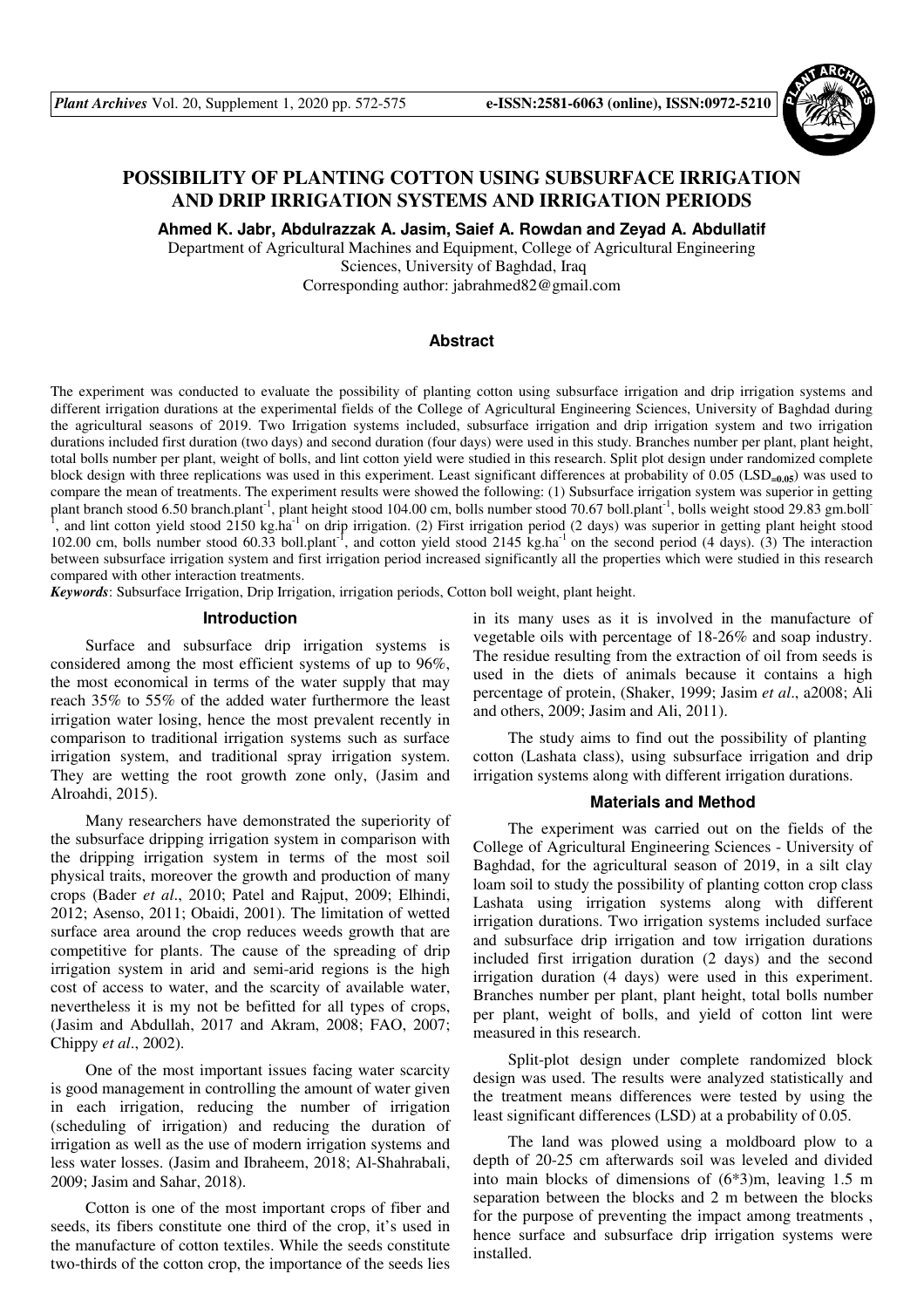Treatments were fertilized with chemical fertilizers (urea at a rate of  $0.4$  tones.  $ha^{-1}$  by three times) after the process of dilution, the beginning of the formation of the flower bud and when flowering) supper triple phosphate 0.06 tons. ha-<sup>1</sup> was added before planting. Soil samples were taken prior to planting to determine some chemical and soil physical properties (Table, 1). Seeds were planted on April, 2/2019. 3-4 seeds were put in each pit, and decreased into one plant after two weeks of germination. Each experimental unit included 3 lines, the distance between line and another was 75 cm and the distance between pit and another was 25 cm. The number of Plants per hectare was 55555 plants. Confidor was used to control cotton boll's worm. The first harvesting was in September and the second harvesting was a month after the first one.

### **Studied properties**

- 1. **Number of branches:** branch.plant-1 was calculated by taking the average number of branches of ten plants from the mid lines.
- 2. **Plant height, cm** : was calculated by taking the average height of ten plants from the mid lines.
- 3. **Total bolls per plant:** was calculated by taking the average of 10 plants from the mid lines.
- 4. **Cotton boll weight:** the weight of the boll in grams was calculated from summing the intact and blooming bolls, of ten plants, taken randomly from the middle lines and divided by the number of bolls.
- 5. **Yield of cotton lint :** Total sum of cotton lint yields by taking the sum of mid lines with the exclusions of peripheral plants from each experimental unit calculated in grams per block, then transforming it into  $kg.ha^{-1}.$

Data were analyzed statistically by means of variance and averages were compared using the least significant difference test (LSD) at probability of 0.05 (Steel and Torrie, 1980).

**Table 1 :** Some Physical and Chemical traits of the Studied Soil

| <b>Indicators</b>                     | <b>Scale</b>    |             |
|---------------------------------------|-----------------|-------------|
| Soil Texture                          | Silt clay loam  |             |
| sand                                  | $g$ .kg $^{-1}$ | 90          |
| silt                                  |                 | 580         |
| Clay                                  | 330             |             |
| Electrical conductivity $(dS.m^{-1})$ | 3,50            |             |
| PH                                    | 7.73            |             |
| Carbonate minerals                    |                 | 240.000     |
| gypsum                                | $g.kg^{-1}$     | <b>Nill</b> |
| Organic material                      |                 | 11.21       |
| Total nitrogen                        |                 | 0.65        |

#### **Results and Discussion**

## **Number of Branches per plant, (Branch.Plant**-1**)**

The results in Table (2) showed that the subsurface irrigation system was significantly exceeded the drip irrigation system in the average number of branches which got 6.50 branch. Plant<sup>-1</sup>, while drip irrigation system got 4.67  $branch$ . That's may be due to the increasing of soil water storage in the root zone, because of decreasing soil evaporation, (Jasim *et al*., 2008 and Ali *et al*., 2009).

The duration of the first irrigation (2 days) physically was better in comparison with the duration of the second irrigation (4 days) in the average number of branches , whereas the first irrigation duration recorded 5.83 a branch.Plat<sup>-1</sup> while the second irrigation duration got  $5.33$ branches.plant<sup>-1</sup>.

The interaction between subsurface irrigation and the first duration is superior in getting higher branch per plant stood 7.33 branch.plan<sup>-1</sup> comparing with the rest of the interactions.

| Table 2 : Effect of irrigation systems and irrigation durations            |
|----------------------------------------------------------------------------|
| on the average number of branches per plant (branch .plant <sup>-1</sup> ) |

|                                       | <b>Irrigation Duration</b> | <b>Irrigation</b>         |                           |  |
|---------------------------------------|----------------------------|---------------------------|---------------------------|--|
| <b>Irrigation Systems</b>             |                            | <b>Two Days Four Days</b> | <b>Systems</b><br>Average |  |
| Subsurface Irrigation                 | 7.33                       | 5.67                      | 6.50                      |  |
| Drip Irrigation                       | 4.33                       | 5.00                      | 4.67                      |  |
| $LSD = 0.05$                          | 0.814                      |                           | 0.717                     |  |
| <b>Irrigation Duration</b><br>Average | 5.33                       | 5.83                      |                           |  |
| $LSD = 0.05$                          |                            | NS                        |                           |  |

#### **Plant height, (cm)**

The results in Table (3) showed that subsurface irrigation system was significantly better than drip irrigation system in the average height of plants, whereby the subsurface irrigation recorded 104.00 cm while the drip irrigation recorded 98.73 cm. That's may be due to the retention of soil moisture content at the root zone that provided a permanent condition of water availability, (Jasim *et al.*, 2008<sub>b</sub> and Ali *et al.*, 2009).

The duration of the first irrigation (2 days) significantly was better than the duration of the second irrigation (4 days) in the average height of the plant , whereas the first irrigation duration recorded 102.00 cm while the second irrigation duration recorded 100.72 cm. That's may also be due to the fact of the retention of soil moisture content at the root zone that in turn provided a permanent condition of water availability, and no wastes have been happened as a result of evaporation and deep percolation . These findings are in consistent with the results which got by Jasim *et al*. (2008a) and Ali *et al*. (2009).

The interaction between the subsurface irrigation system and the first irrigation duration is superior in getting higher pant height recorded 104.33 cm, compared with the rest of the interactions.

| <b>Table 3 :</b> Effect of irrigation systems and irrigation durations |  |
|------------------------------------------------------------------------|--|
| on the average plant height, cm. plant <sup>-1</sup>                   |  |

|                            | <b>Irrigation Duration</b> | <b>Irrigation</b>         |                           |
|----------------------------|----------------------------|---------------------------|---------------------------|
| <b>Irrigation Systems</b>  |                            | <b>Two Days Four Days</b> | <b>Systems</b><br>Average |
| Subsurface Irrigation      | 104.33                     | 103.66                    | 104.00                    |
| Drip Irrigation            | 99.67                      | 97.78                     | 98.73                     |
| $LSD = 0.05$               | 1.330                      |                           | 1.434                     |
| <b>Irrigation Duration</b> | 102.00                     | 100.72                    |                           |
| Average                    |                            |                           |                           |
| $LSD = 0.05$               |                            | 0.98                      |                           |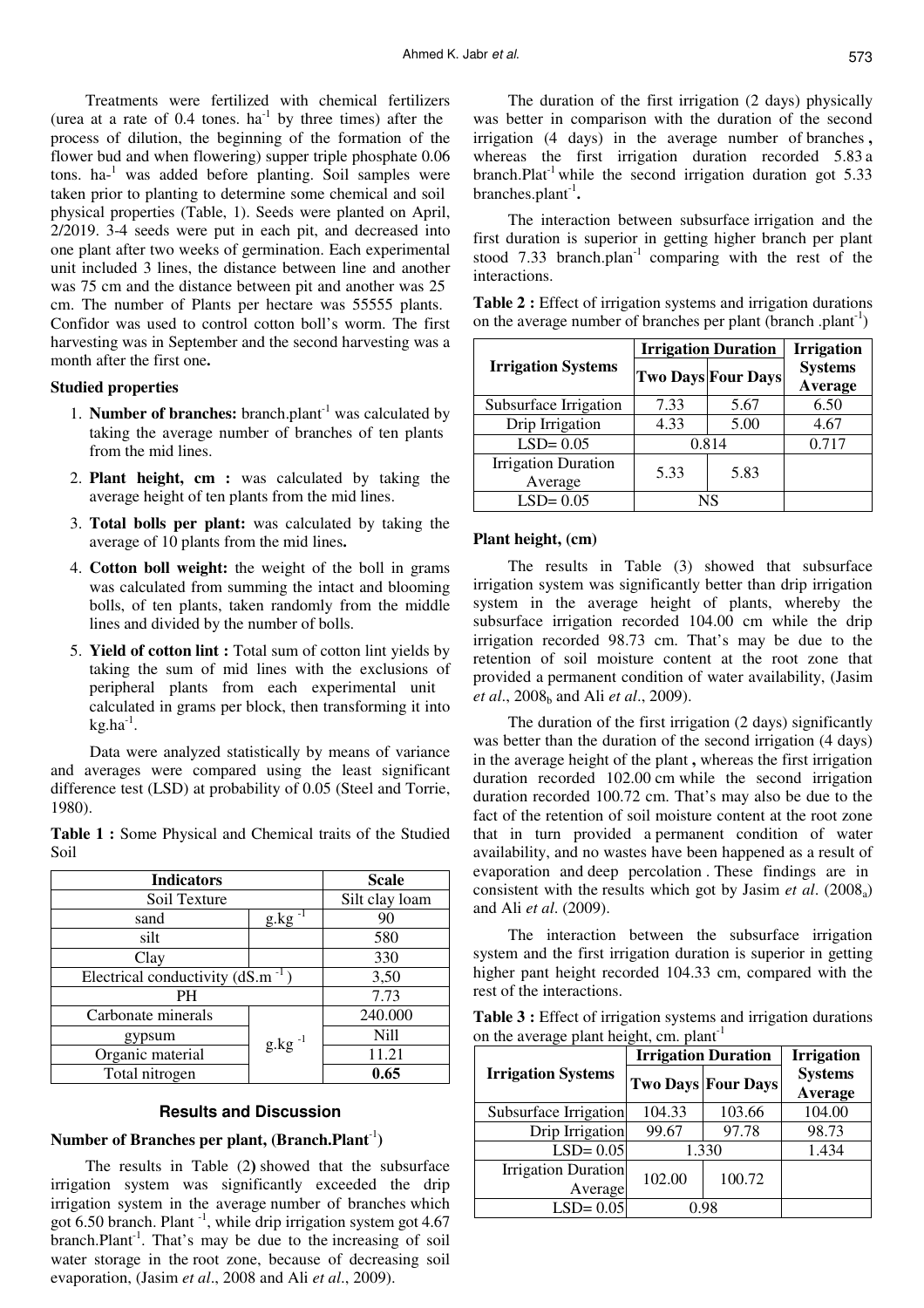## **Number of cotton bolls, boll.plant-1**

The results in Table (4) showed that the subsurface irrigation system was significantly better than the drip irrigation system in the average number of cotton boll per plant, whereby the subsurface irrigation system recorded 70.67 boll  $\cdot$  Plant<sup>-1</sup> while drip irrigation system recorded 45.50 boll.plant<sup>-1</sup>. This may be due to the increase in the number of branches per the plant as well as the height of the plant. These results are in consistent with the results which got by Jasim *et al.*  $(2008_a)$  and Jasim and Ali,  $(2011)$ .

Also the first irrigation duration (2 days) significantly outperformed in comparison with the duration of the second irrigation (4 days) in the average number of boll per plant. The first irrigation duration got higher boll per plant stood 60.33 boll .plant<sup>-1</sup>, while the second irrigation duration recorded 55.83 boll.plant<sup>-1</sup>. This was also due to the retention of the root area of the soil moisture content, and permanent availability as a result of continuous irrigation in a short period of time hence led to increase in the number of branches of the plant as furthermore plant height. These results are consistent with the results which obtained by Jasim *et al*. (2008b) and Jasim and Ali (2011).

The interaction between the subsurface irrigation system and the first irrigation duration superior in getting higher boll per plant stood 79.67 boll.plant<sup>-1</sup> than the rest of the interactions.

| Table 4 : Effect of irrigation systems and irrigation durations |
|-----------------------------------------------------------------|
| on the average number of boll. Plant <sup>-1</sup>              |

|                                       | <b>Irrigation Duration</b> | <b>Irrigation</b>         |                           |  |
|---------------------------------------|----------------------------|---------------------------|---------------------------|--|
| <b>Irrigation Systems</b>             |                            | <b>Two Days Four Days</b> | <b>Systems</b><br>Average |  |
| Subsurface Irrigation                 | 79.67                      | 61.67                     | 70.67                     |  |
| Drip Irrigation                       | 41.00                      | 50.00                     | 45.50                     |  |
| $LSD = 0.05$                          | 1.302                      |                           | 1.795                     |  |
| <b>Irrigation Duration</b><br>Average | 60.33                      | 55.83                     |                           |  |
| $LSD = 0.05$                          | 2.776                      |                           |                           |  |

## **Cotton Boll Weight, (gm. plant-1)**

The results illustrated in Table (5) showed the superiority of subsurface irrigation treatment in getting cotton boll weight stood  $29.83$  gm. Plant<sup>-1</sup> while drip irrigation system recorded  $28.00$  gm. Plant<sup>-1</sup>, it may be due to increasing soil moisture content at the root zone because reducing evaporation in addition to plant height. These results are in consistent with the results which got by Ali *et al*. (2009) and Jasim and Ali, (2011). The results also showed that there is no significant differences between the first irrigation duration (2 days) and the second irrigation duration (4 days) on the average of cotton boll weight per plant.

The interaction between subsurface irrigation system and the first irrigation duration recorded the highest cotton boll weight stood 30.00 gm .Plant  $^{-1}$  comparing with the other interactions.

|                           | <b>Irrigation Duration</b> | <b>Irrigation</b>         |                           |
|---------------------------|----------------------------|---------------------------|---------------------------|
| <b>Irrigation Systems</b> |                            | <b>Two Days Four Days</b> | <b>Systems</b><br>Average |
| Subsurface Irrigation     | 30.00                      | 29.67                     | 29.83                     |
| Drip Irrigation           | 26.00                      | 28.10                     | 27.05                     |
| $LSD = 0.05$              | 1.126                      |                           | 0.901                     |
| Irrigation Duration       | 29.83                      | 28.89                     |                           |
| Average                   |                            |                           |                           |
| $LSD = 0.05$              | NS                         |                           |                           |

**Lint Cotton Yield, (kg.ha-1).** 

Table (6) showed that subsurface irrigation system performed significantly better than the drip irrigation system on lint cotton yield . Subsurface irrigation system recorded 2150 kg. ha $^{-1}$  while drip irrigation system recorded 2098 kg. ha  $^{-1}$ . The reason for that is due to retention soil moisture content at the root zone, plant height, number of branches per plant and the number of cotton bolls per plant. These results are in consistent with the results that obtained by Jasim *et al*. (2008a) and Jasim and Ali (2011).

The table also showed the superiority of first irrigation duration (2 days) in getting higher lint cotton yield stood 2145kg. ha $^{-1}$  on the second irrigation duration (4 days) which got  $2103$  kg ha<sup>-1</sup> This is may also be due to the retention of soil moisture content at the root zone, plant height, number of branches per plant in addition to the number of cotton bolls per plant. These results are consistent with the results which obtained by Jasim *et al.*,  $(2008<sub>b</sub>)$ .

The superiority of overlap between subsurface irrigation system and first irrigation duration which got  $2161$  kg. ha<sup>-1</sup>. on the rest of the interactions.

|  |  | <b>Table 6 :</b> Effect of irrigation systems and irrigation |  |  |
|--|--|--------------------------------------------------------------|--|--|
|  |  | durations on the average lint cotton yield $(kg, h^{-1})$    |  |  |

|                                       | <b>Irrigation Duration</b> | <b>Irrigation</b>         |                           |  |
|---------------------------------------|----------------------------|---------------------------|---------------------------|--|
| <b>Irrigation Systems</b>             |                            | <b>Two Days Four Days</b> | <b>Systems</b><br>Average |  |
| Subsurface Irrigation                 | 2139                       | 2161                      | 2150                      |  |
| Drip Irrigation                       | 2128<br>2067               |                           | 2098                      |  |
|                                       | 55.32                      |                           | 34.01                     |  |
| <b>Irrigation Duration</b><br>Average | 2103                       | 2145                      |                           |  |
|                                       | 29.90                      |                           |                           |  |

Through the above results we conclude:

- 1. The possibility of cultivation of cotton crop using surface irrigation and drip irrigation systems and different irrigation durations.
- 2. Subsurface irrigation system is superiority in getting higher number of branches per plant, higher height of the plant, higher total number of bolls in each plant, higher weight of one boll and higher yield cotton lint on drip irrigation system.
- 3. The first irrigation duration (2 days) is superiority in getting higher plant height and higher total number of bolls in each plant and higher cotton lint yield on second irrigation duration.
- 4. The interaction between subsurface irrigation system and first irrigation duration (2 days) resulted in a significant increase in most studied properties.

| <b>Table 5 :</b> Effect of irrigation systems and irrigation durations |  |
|------------------------------------------------------------------------|--|
| on cotton boll weight, gm. plant <sup>-1</sup>                         |  |